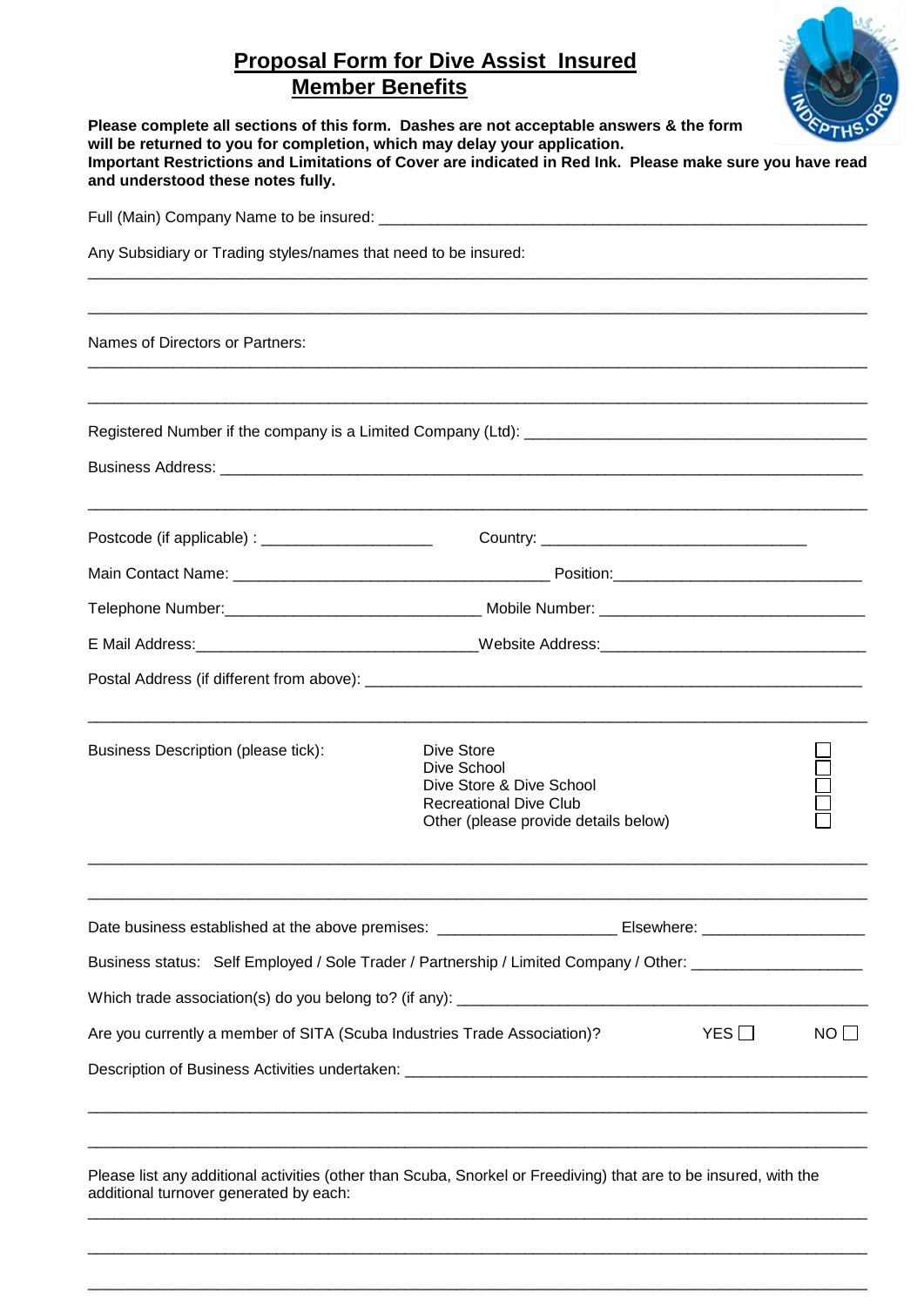Which Certifying Association Standards does the School/Centre train to?

### PADI  $\Box$  NAUI  $\Box$  BSAC  $\Box$  RAID  $\Box$  SSI  $\Box$  TDI  $\Box$  OTHER  $\Box$   $\Box$

What types of locations are used for instruction/training, and to what maximum depth?

|                                          | Please provide a breakdown of the total turnover of your business as follows: |                                                                                                                                                                                                                               |  |
|------------------------------------------|-------------------------------------------------------------------------------|-------------------------------------------------------------------------------------------------------------------------------------------------------------------------------------------------------------------------------|--|
|                                          |                                                                               |                                                                                                                                                                                                                               |  |
|                                          |                                                                               | £                                                                                                                                                                                                                             |  |
| Please provide the:                      | Total Number of:                                                              | Annual Wages                                                                                                                                                                                                                  |  |
| Dive Instructors                         |                                                                               | $E$ and $E$ and $E$ and $E$ and $E$ and $E$ and $E$ and $E$ and $E$ and $E$ and $E$ and $E$ and $E$ and $E$ and $E$ and $E$ and $E$ and $E$ and $E$ and $E$ and $E$ and $E$ and $E$ and $E$ and $E$ and $E$ and $E$ and $E$ a |  |
| <b>Assistant Instructors/Dive Guides</b> |                                                                               | $E \sim 1$                                                                                                                                                                                                                    |  |
| Non-Diving staff                         |                                                                               | £                                                                                                                                                                                                                             |  |

**Qualifications & diving practices of Instructors / Assistant Instructors / Dive Guides must comply with National/Local regulations & any other Statutory Regulations, in addition to their certifying Association's recommendations for safe Diving Practice**

## **INDIGO LIABILITY INSURANCE**

#### **Coverage Required:**

|  | £5 million GBP $\Box$                                                                                                                                       |
|--|-------------------------------------------------------------------------------------------------------------------------------------------------------------|
|  | £5 million GBP $\Box$                                                                                                                                       |
|  | £5 million GBP $\Box$                                                                                                                                       |
|  | YES $\Box$ NO $\Box$ Limit: £2 million GBP $\Box$<br>YES $\Box$ NO $\Box$ Limit: £2 million GBP $\Box$<br>YES $\Box$ NO $\Box$ Limit: £2 million GBP $\Box$ |

## **RISK PROFILE:**

#### **If you answer 'YES' to any of the following questions, please provide further details in the APPLICATION NOTES below, clearly indicating which question the information relates to.**

| 1. Do you ever operate from premises owned by other companies?                                                                                                     | YES $\Box$ NO $\Box$ |
|--------------------------------------------------------------------------------------------------------------------------------------------------------------------|----------------------|
| 2. Do you provide overnight Accommodation?                                                                                                                         | YES $\Box$ NO $\Box$ |
| 3. Do you provide Catering facilities?                                                                                                                             | $YES \Box NO \Box$   |
| 4. Do you provide any Instruction Courses abroad                                                                                                                   | YES $\Box$ NO $\Box$ |
| 5. Does the Company utilise any other form of breathing apparatus other than standard<br>manufacturers' open-circuit scuba diving equipment?                       | $YES \Box NO \Box$   |
| 6. Does the Company utilise any form of mixed gas?                                                                                                                 | YES $\Box$ NO $\Box$ |
| 7. Does the Company engage in Cave Diving or underwater pot holing?                                                                                                | YES $\Box$ NO $\Box$ |
| 8. Does the Company run any of the following courses:                                                                                                              |                      |
| i) First Aid Courses                                                                                                                                               | $YES \Box NO \Box$   |
| ii) Oxygen Administrations Courses                                                                                                                                 | YES $\Box$ NO $\Box$ |
| iii) Boat handling/licencing Courses                                                                                                                               | $YES \Box NO \Box$   |
| iv) Nitrox/Trimix Courses                                                                                                                                          | $YES \Box NO \Box$   |
| v) Rebreather Courses                                                                                                                                              | YES $\Box$ NO $\Box$ |
| vi) Diving apparatus other than SCUBA                                                                                                                              | $YES \Box NO \Box$   |
| vii) Any Other Non-Diving Speciality Courses                                                                                                                       | YES $\Box$ NO $\Box$ |
| 9. Does the Company participate in any form of Commercial Diving?<br>Please note that this policy does not provide any cover for any Commercial Diving Activities. | YES $\Box$ NO $\Box$ |

**10.** Does the Company use small boats for open water dive training? YES T NO T **Please note that we may insure the liability of operating vessels up to 15 metres in length in relation to the business activities, but please contact us if you own or operated vessels in excess of this length.**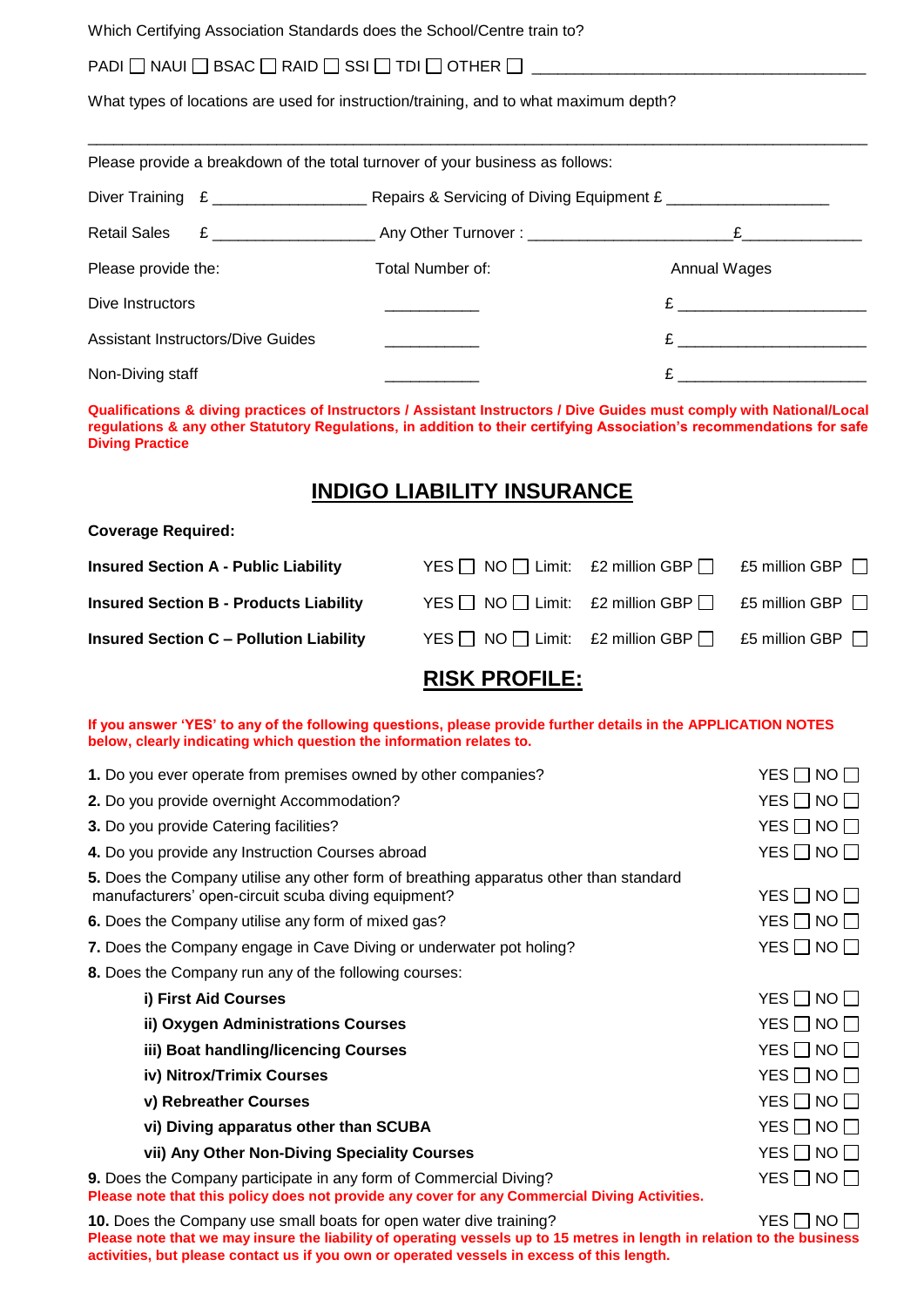| 11. Does the Company offer servicing of diving equipment?<br>You must be approved to service diving equipment, and you must comply with any Local/National Statutory<br>regulations for this type of business.                                                                                                          | $YES \Box NO \Box$   |
|-------------------------------------------------------------------------------------------------------------------------------------------------------------------------------------------------------------------------------------------------------------------------------------------------------------------------|----------------------|
| 12. Does the Company hire out its own water, that it owns or operates for recreational diving?<br>(i.e. Lake/Quarry/Pool) If 'YES', you will need to provide further information before we are able to provide cover in<br>respect of your liability for operating a dive site, even if you do not hire out your water. | $YES \Box NO \Box$   |
| 13. Does the Company own or operate a compressor?<br>You must conform to all applicable National/Local regulations. The Compressor must be regularly serviced and all<br>filter changes and services must be logged.                                                                                                    | YES $\Box$ NO $\Box$ |
| 14. Is the Compressor separately insured for liability?                                                                                                                                                                                                                                                                 | $YES \Box NO \Box$   |
| 15. Is the Company registered with a National or Local Regulatory Authority?                                                                                                                                                                                                                                            | $YES \Box NO \Box$   |
| 16. If 'NO' have you applied for registration with them?                                                                                                                                                                                                                                                                | $YES \Box NO \Box$   |
| <b>GENERAL DETAILS</b>                                                                                                                                                                                                                                                                                                  |                      |
| If you answer 'YES' to any of the following questions, please provide further details in the APPLICATION NOTES<br>below, clearly indicating which question the information relates to.                                                                                                                                  |                      |
| 17. Has any Company Director, Officer or Partner in the business now proposed, ever been<br>insured for the risks now proposed?                                                                                                                                                                                         | YES $\Box$ NO $\Box$ |
| 18. Has the Company or any Director, Officer, or Partner in the business, or any other person to be insured<br>had any:                                                                                                                                                                                                 |                      |
| i) previous insurance or proposal declined, cancelled or refused?                                                                                                                                                                                                                                                       | $YES \Box NO \Box$   |
| ii) renewal refused?                                                                                                                                                                                                                                                                                                    | $YES \Box NO \Box$   |
| iii) special terms or conditions imposed?                                                                                                                                                                                                                                                                               | $YES \Box NO \Box$   |
| 19. Has the Company previously suffered any loss or damage or ever been involved in any claim /accident or<br>incident involving any of the following:                                                                                                                                                                  |                      |
| i) A Diver                                                                                                                                                                                                                                                                                                              | YES $\Box$ NO $\Box$ |
| ii) A Non-Diver                                                                                                                                                                                                                                                                                                         | $YES \Box NO \Box$   |
| iii) Sale or hire of goods                                                                                                                                                                                                                                                                                              | $YES \Box NO \Box$   |
| iv) Supply of air/mixed gas                                                                                                                                                                                                                                                                                             | $YES \Box NO \Box$   |
| v) A member of staff                                                                                                                                                                                                                                                                                                    | YES $\Box$ NO $\Box$ |
| vi) Forwarding goods or services offered                                                                                                                                                                                                                                                                                | YES $\Box$ NO $\Box$ |
| vii) Supply of food and drink                                                                                                                                                                                                                                                                                           | YES $\Box$ NO $\Box$ |
| viii) Other risk associated with this business                                                                                                                                                                                                                                                                          | $YES \Box NO \Box$   |
| 20. Has any Director, Officer, or Partner in the business, or any other person to be insured:                                                                                                                                                                                                                           |                      |
| i) been convicted of or charged (but not yet tried) with any criminal offence?                                                                                                                                                                                                                                          | YES $\Box$ NO $\Box$ |
| ii) either personally or in any business capacity been declared<br>bankrupt, insolvent or gone into liquidation?                                                                                                                                                                                                        | $YES \Box NO \Box$   |
| 21. Do you currently hold any other insurance for any aspect of the business?                                                                                                                                                                                                                                           | $YES \Box NO \Box$   |

# **MATERIAL FACTS**

Failure to declare a material fact (any fact likely to influence the Insurer's acceptance or assessment of this proposal) will render the insurance voidable. If you are in any doubt about whether facts would be considered material then they should be disclosed.

Are there any material facts you should disclose?<br>  $YES \Box NO \Box$ 

### **APPLICATION NOTES**   $\_$  , and the set of the set of the set of the set of the set of the set of the set of the set of the set of the set of the set of the set of the set of the set of the set of the set of the set of the set of the set of th

 $\_$  , and the set of the set of the set of the set of the set of the set of the set of the set of the set of the set of the set of the set of the set of the set of the set of the set of the set of the set of the set of th

 $\_$  , and the set of the set of the set of the set of the set of the set of the set of the set of the set of the set of the set of the set of the set of the set of the set of the set of the set of the set of the set of th

 $\_$  , and the set of the set of the set of the set of the set of the set of the set of the set of the set of the set of the set of the set of the set of the set of the set of the set of the set of the set of the set of th